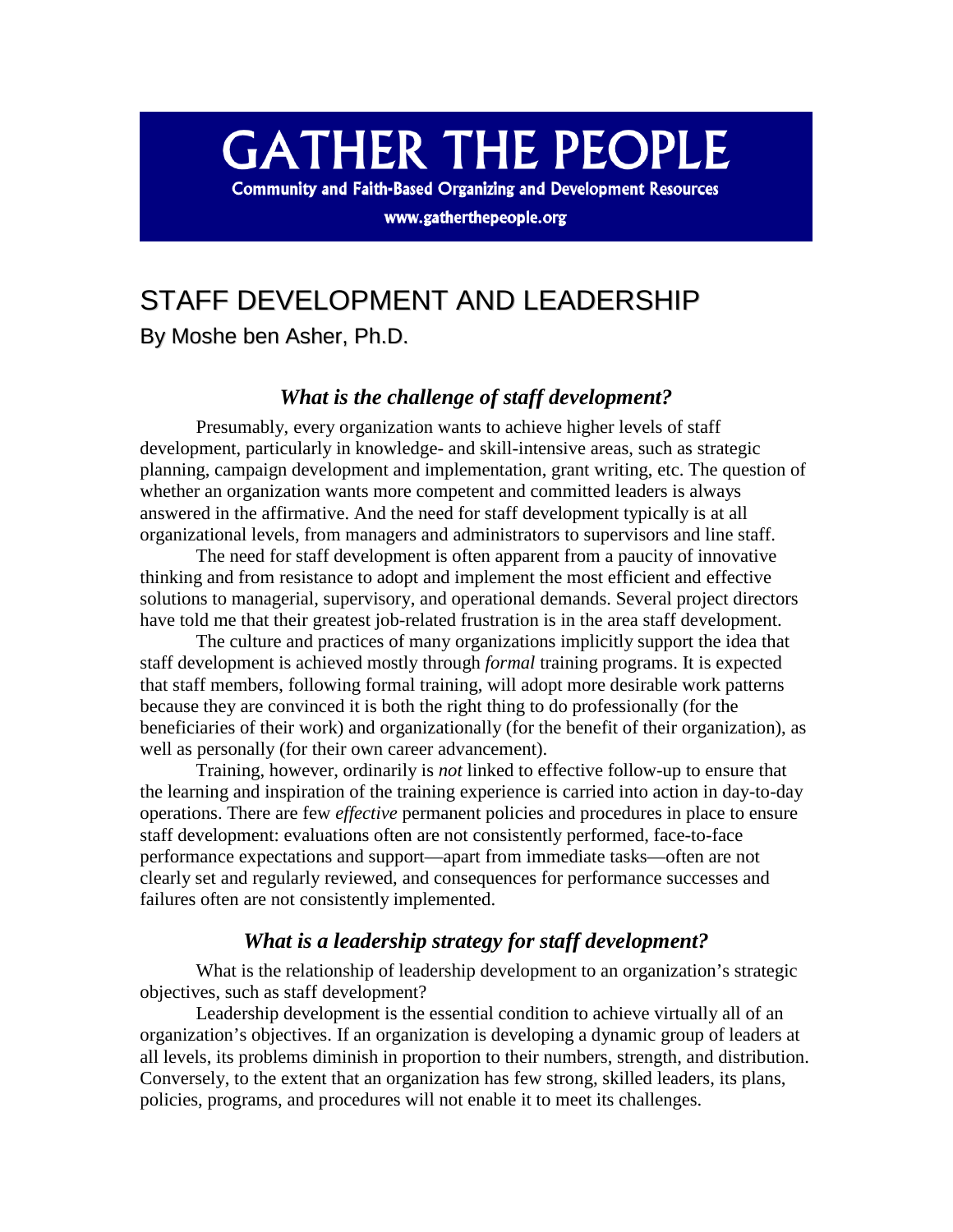What is the relationship of leadership development to staff development?

Staff development, by definition, follows from understandings and actions by leaders within an organization. An organization's leadership development strategy largely determines the extent and effectiveness of its staff development. In the final analysis, staff development and leadership development are synonymous.

What are the functions and locations of organizational leadership as *conventionally* understood?

Organizational experts commonly define leaders as those who take the lead in producing:

- *Inspiring visions*
- *Increased resources (i.e., people and money)*
- *Effective teams (including broadened decision-making)*
- *Successful strategies and tactics*
- *Creative processes*
- *Improved communication*
- *Enhanced performances*

Conditions commonly associated with effective leadership include the following:

- *Education and training*
- *Experience*
- *Analytical/conceptual ability*
- *Relationship skills*
- *Charisma*
- *BLIP (brains, looks, initiative, and personality)*

Opportunities exist for leadership to be demonstrated at every location (level) of the organization, from senior managers and project directors to line workers.

### *How do organizing staff members typically define their roles as leaders?*

Project directors, because often they are the most experienced and committed members of their staff, commonly assume supervisory and technical roles as troubleshooters, direct-service providers, trainers, team-builders, policy-makers, and final arbiters of operational procedure—but they are much less frequently in the role of managerial leaders.

Senior and lead organizers often do not think of themselves as organizational leaders and do not have any clear conception of their roles as such.

Staff organizers virtually never think of themselves as leaders

Several organizers have conveyed to me their perspective that leaders are those who occupy positions above them in the organizational structure.

### *Why is the primary role of leaders to maximize staff development?*

*The pivotal goal of a leader is the development others as leaders.* The effects of a leader's efforts to develop staff as leaders have greater influence in organizational survival and success than any other leadership initiative. This is so because developing substantially greater numbers of leaders has the following effects: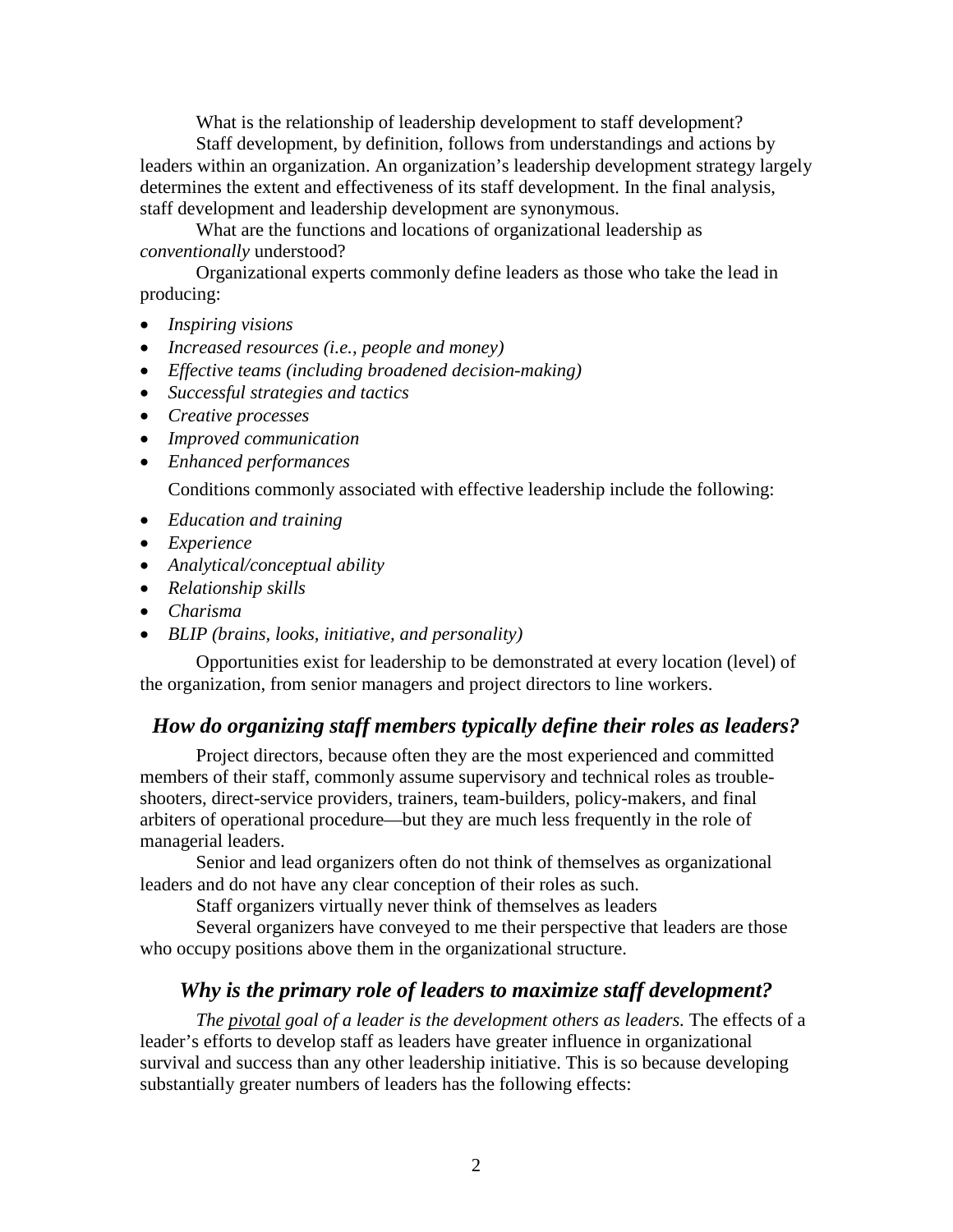- *Qualitative* improvement in organizational performance, e.g., launching of new projects and campaigns, development of new revenue streams, dramatic reductions in the administrative and operational costs, and measurable improvements in efficiency and effectiveness;
- Marked reduction in organizational vulnerability to the inevitable loss of experienced staff from all causes, e.g., retirement, burnout, job-change for career advancement, etc.; and
- Significant improvement in staff morale.

This leadership goal is not at odds with the other strategic and tactical goals and objectives of the organization because the principal tools of leadership development are geared to directly serve those ends.

### *What are the basic tools of leadership development?*

The primary tools of leadership development are:

- Relationship-building;
- Direct support;
- Gauged challenge; and
- Follow-up (accountability) mentoring.

Relationship in which there is trust is the foundation for leadership development, because the central pillar of that development is a challenge to take risks. Organizing projects often have a well-developed culture that supports close relationships among staff.

The essential characteristics of *support* are:

- Addressing that which people often fear most, which is failure, and thereby making it much more likely that they'll take a risk by giving assurances that speak to emotional and psychological needs for support; and
- Communicating clearly and explicitly the specific time and other resources that will be available to the person who is being challenged.

The essential characteristics of *challenge* are:

- Asking rather than telling—helping people to think through their decision to act and then asking them to take a step forward;
- Gauging the resources of the person who is to be challenged—experience, skills, emotional wherewithal, learning, etc.—before making the challenge;
- Asking the person to do something he or she hasn't done before;
- Planning ahead so as not to make the challenge so small that it's not challenging or so large that it's overwhelming;
- Not talking people into things—the challenge is always in the form of a question, such as, "Would you be willing to do . . . ?"—fill in the blank; and
- Articulating challenges with a neutral tone of voice that allows the person to accept or to refuse with dignity.

The essential characteristics of *follow-up (accountability) mentoring* are: